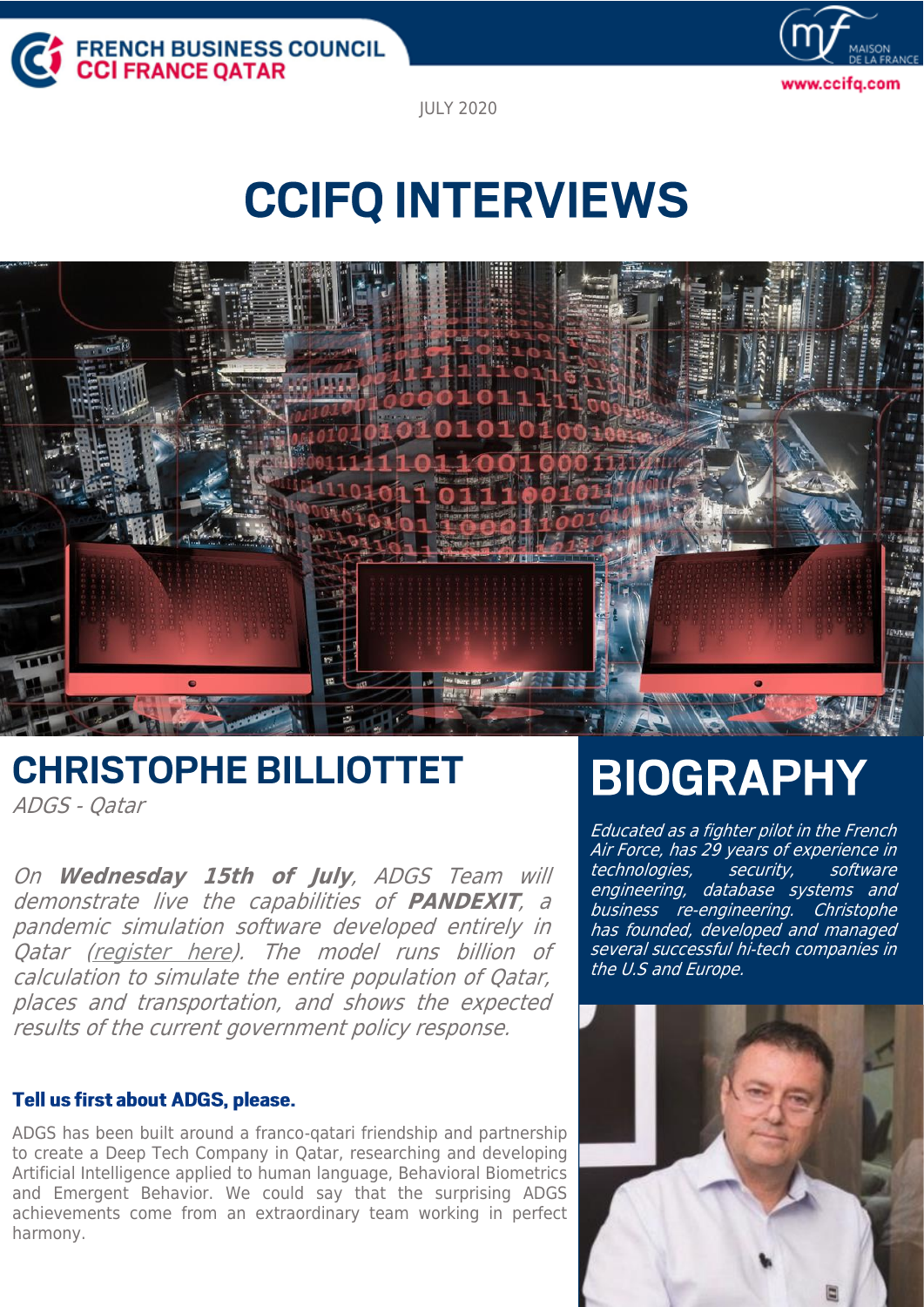FRENCH BUSINESS COUNCIL<br><mark>CCI</mark> FRANCE QATAR



"(…) WITH PRECISE AND FAITHFUL DATA, AS WELL AS ENOUGH COMPUTING POWER, UNCERTAINTY CAN BE REDUCED, AND MANY INITIAI I Y UNEXPECTED OUTCOMES CAN BE DISCOVERED AND EXPLAINED"

## What is PANDEXIT in two sentences?

PANDEXIT is a tool for helping informed decision makers visualize and understand the possible outcomes of alternative scenarios by simulating, with a realistic agent-based model, the spread of the pandemic inside a country or region under different policies and conditions. PANDEXIT is not a real time tracking system, nor another refined statistical model; it is a detailed one-to-one simulation of every person in the territory under consideration and his or her whereabouts.

#### useful **How** is it. for a fighting government  $\overline{\mathbf{a}}$ pandemic?

Decision making is not about the past. It is about the future, and the future cannot be known with certainty. However, with precise and faithful data, as well as enough computing power, the uncertainty can be reduced, and many initially unexpected outcomes can be discovered and explained. You can see that every day in the weather forecast. It cannot tell you exactly what the temperature will be tomorrow, but you can get a very good approximation which might save you some inconveniencies. PANDEXIT is useful for governments fighting a pandemic as it allows them to estimate the future outcome of policies that are being considered but not yet implemented in a risk-free way, based on the specific characteristics of the territory and not generalizations which might not apply.

## **How does it work?**

Inside PANDEXIT, every simulated person is a small program that goes

through its daily life as we would in the real world. It wakes up at his home, commutes to his job, goes to the supermarket a few times a week, has friends and family that he visits with a certain frequency, sometimes goes to the church or mosque to follow his religious practices. Every one of these places is represented geographically inside PANDEXIT, and so are the transport means used to reach them by the agent. Millions of these simulated persons move around the virtual world, following (and sometimes defying, or forgetting to enforce) the policies set up by the administrator, such as forcing them to use masks in public, checking temperature at shop entries, restricting travel from some areas to others, etc. Some of these agents are infected and transmit the pandemic around as their real-world counterparts.

www.ccifa.com

### What is an agent-based model?

An agent-based model is a class of computing models which simulate the actions and interactions of a set of autonomous agents, with the objective of understanding and predicting the behavior of a system as a whole. This stands in contrast to a statistical or dynamic model, where the persons are aggregated in groups like susceptible, infected, and recovered, not considered individually. Specifically, for PANDEXIT, this means every person in the territory under consideration is simulated by a small program that follows his or her daily routine.

### What kind of data do you use?

The model of PANDEXIT contains three types of entities: persons, places, and transport. Places are characterized by their geographical coordinates, which kind of place it is (as in office, hospital, shopping centre, small shop, church, etc.), and its size. Transports are characterized by their type (car, metro, bus, etc.),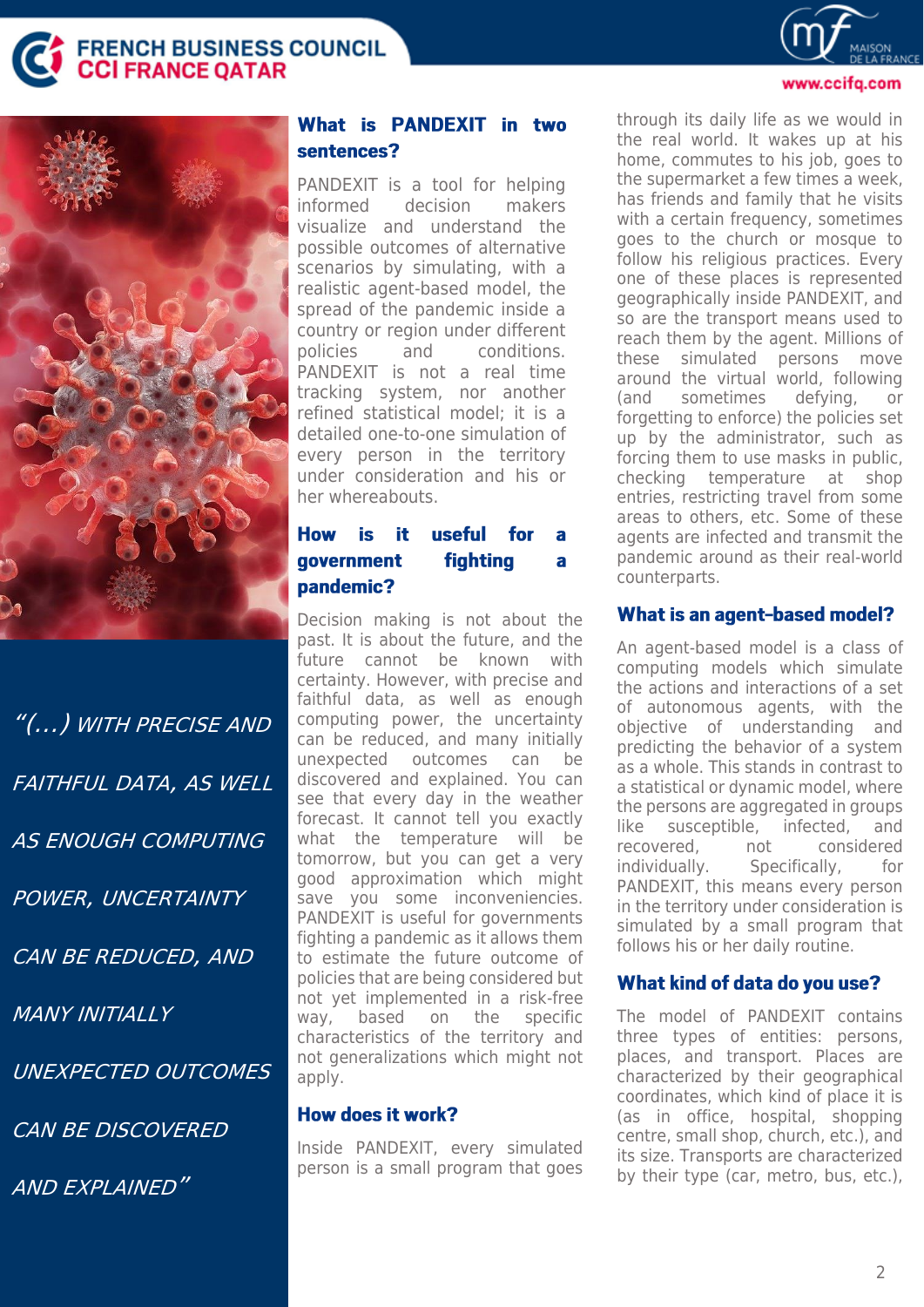

"(…) OUR FIRST PROTOTYPE WAS COMMISSIONED BY THE MINISTRY OF DEFENSE OF ARGENTINA TO EVALUATE THE SPREAD INSIDE THE ARMED FORCES AND THE MILITARY SCHOOLS."



their size, and to which line or route they belong. Persons are the most complex entities in the system; they are characterized by their age, nationality, shopping habits, transport strategy, etc. It is also needed to link these three types of entities. Every person has a home, most have a job to attend (or a school if they are children), a preferred set of shops they use frequently, a list of friends they visit with certain frequency, possibly a family, and some social gatherings they enjoy. This is the baseline of data needed, but some of it can be generated using demographic models. For more complex scenarios, obviously more data is needed. Say, if you want to understand how different businesses are affected or contribute to the spread, we will need to separate the places by category.

## Do you have to enter each person's data one by one?

You do not need to actually do a manual data entry person by person, place by place, transport by transport. The data to feed the simulation can be imported from existing databases the government already has, and the missing information can be estimated with demographic models. Of course, the more actual data representing the real world you can provide, the better the results of the simulation will be.

## Does PANDEXIT conflict with privacy?

No, it doesn't. PANDEXIT is an agentbased simulation tool, not a real time tracker. It is not following you around. Inside the simulation there is an agent that has your age and nationality, lives roughly where you live, and roughly follows your daily routine, but there is no live synchronization between the simulated agent and you. The data required to represent your digital surrogate is very similar to one produced by a census.

#### **Can PANDEXIT compare the rate** different of **infection** in. communities?

Yes, it can, but with a proviso. If you feed the simulation with the aforementioned data for different communities, you can compare the outcome for each of them. The basic reproduction number, R0, that is mentioned everywhere in the news nowadays is not a property of the pandemic per se, but a resultant of the characteristics of the pandemic and the community together. Even if the virus is the same, when infecting a more aware population that can respect and follow accurately the safety quidelines, its basic reproduction number will be much lower than in the presence of generalized risky behavior. PANDEXIT, if fed with enough precise data, can capture these underlying conditions and give a rough prediction of the relative outcomes in different communities. But there is a proviso. We are talking here about the comparison of relative outcomes, not scenarios valid in the absolute sense. There are currently too many uncertainties for anybody to claim absolute accuracy. If PANDEXIT predicts 5000 deaths in a community that does not mean that will not be 4900 or 5100, but if it predicts double that number for another one, it is surely at much higher risk. As an example of modeling specific communities, our first prototype was commissioned by the Ministry of Defense of Argentina to evaluate the spread inside the armed forces and the military schools.

#### **PANDEXIT** Can predict the  $of$ **COVID-19** future number cases?

No, it cannot. Nobody can, and you should not trust anybody saying they



www.ccifa.com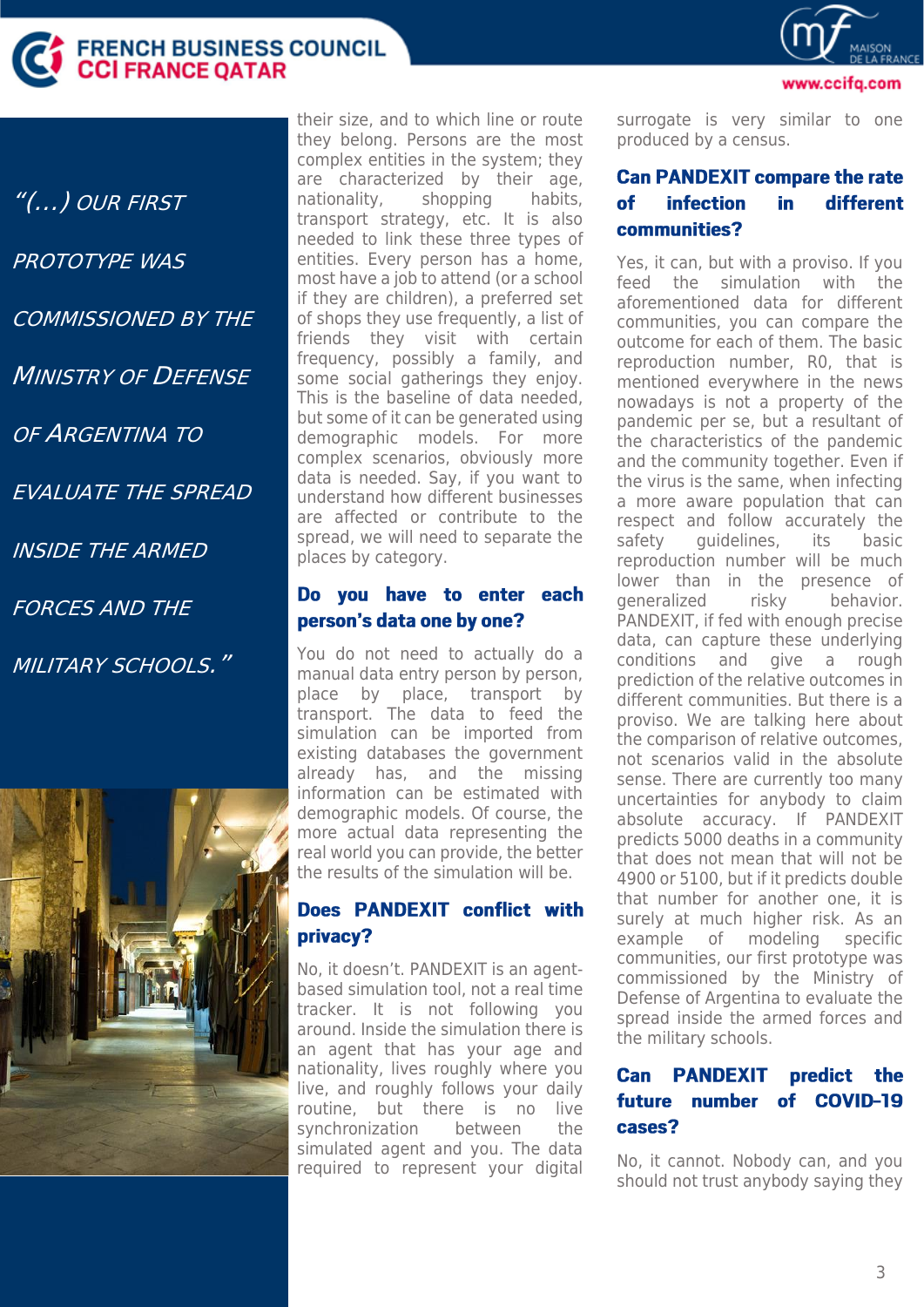

"PANDEXIT CAN PREDICT SUBSEQUENT WAVES OF THE PANDEMIC ARISING FROM POLICY CHANGES (…), OR FROM CHANGES IN PEOPLE'S BEHAVIOR"



can. There are currently too many uncertainties for anybody to claim absolute accuracy. Models, whether statistical, dynamic, agent-based, or of any other kind, are tools for decision making and not crystal balls where you can behold an immutable future. Changes of policy or behavior can make a huge difference, as you can see by comparing how different countries are being affected. That being said, the prediction of the future cases that PANDEXIT generates can be an excellent indicator of relative outcomes, as if a certain community, nationality, economic sector, or region, is more at risk than another.

#### Can **PANDEXIT** predict subsequent of the waves pandemic?

PANDEXIT can predict subsequent waves of the pandemic arising from policy changes that are premature or mistaken in its aims, or from changes in people's behavior as in massive protests or disobedience of established health policies. PANDEXIT cannot predict subsequent waves that happen because the virus has mutated or evolved. Once again, nobody can, and you should not trust anybody saying they do. The best scientists can do is to keep track of potential menaces, as in the G4 flu strain discovered a few days ago in China, and set up a system of early warnings.

#### **PANDEXIT** the **Can locate** infection foci on a map?

PANDEXIT can display the evolution of the simulation and of the different configured scenarios in a map of the territory under consideration. In the initial stages each carrier can be tracked individually, and when there are too many the infection can be tracked per group or per zone. The simulation is always done on an individual basis, but for visualization

### www.ccifa.com

it does not make much sense to show one hundred thousand dots in a map. So, the answer is yes, PANDEXIT can locate the infection foci on a map of the territory, and even attribute to a specific place, as in an industry or an airport. But don't forget we are talking about the infection foci inside the simulation, not in the real world.

## **Can PANDEXIT locate infection** hotspots inside a building, like an airport?

Yes, it only needs to be fed with much more detail on the geometry of the place and interactions inside the building. That would be a separate simulation for a specific building, not a part of the countrywide or regionwide simulation. There is simply not enough processing power available to reach such a level of detail for every building in a country

## **How fast PANDEXIT currently is** and how fast could it be and by which means?

How fast PANDEXIT is depends on two parameters: which hardware it is running on, and how many entities and places are included in the simulation. Better hardware will obviously give better performance, up to a linear factor, but there is a limit to how much speedup you can gain in this way. The speed scales slightly sublinearly with the number of entities; in simple terms, this means that doubling the number of entities will make the time it takes to complete a simulation increase to something more than double. For example, in an up to date high end server we are running a six months simulation for Qatar, with its population of 2.8 million, in about ten minutes. We are working on a prototype for the whole country of Argentina, with 50 million people, that is expected to take one or two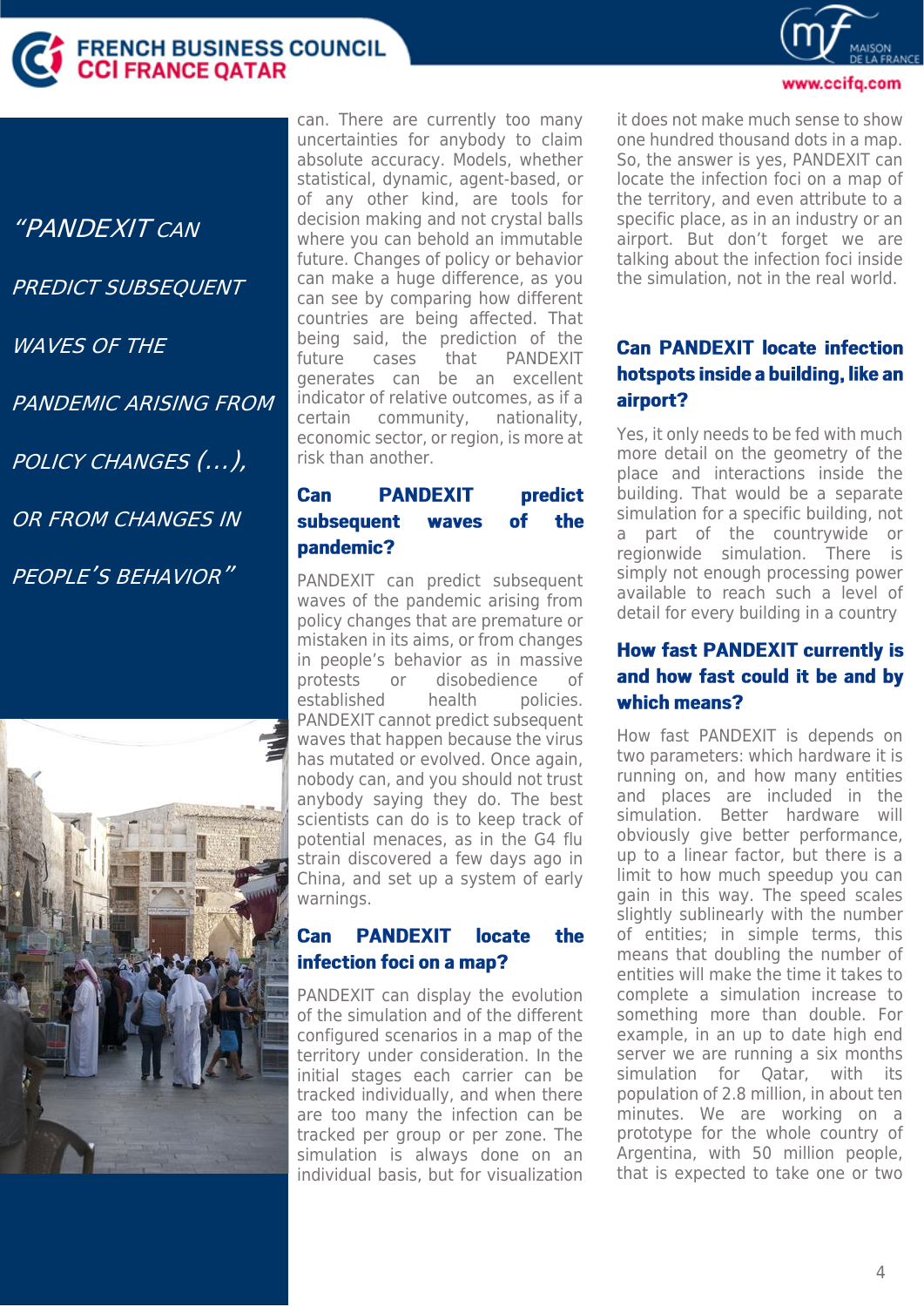**FRENCH BUSINESS COUNCIL<br>CCI FRANCE QATAR** 



www.ccifq.com



"PANDEXIT TAKES PLACES AND TRANSPORTS INTO ACCOUNT AND TREAT THEM INDIVIDUALLY, WHICH A STATISTICAL MODEL DOES NOT CONSIDER"

minutes per day of simulation using the same processing power.

#### different **How is** it from statistical models like IHME and SITR?

The only thing it shares is that all are models! In statistical models you consider only groups of people (like susceptibles, infected, recovered, dead, etc.) and the "speed" (we are talking about derivatives, for the informed reader) at which each group spills into the other, which is regulated by a set of differential equations. In an agent-based model you consider every individual person and the conditions of his interactions to track the spread case by case. It is much more computationally expensive while requiring more parameters and input data, but it can show light on complex or specific scenarios that the statistical models cannot apprehend. I am not saying one is better than the other; both have their strengths and weaknesses and are fitted to answer different questions in different time frames.

PANDEXIT model offers a number of other specificities not shared with statistical models:

- PANDEXIT graphically shows the data using a geographic information system (GIS)

- PANDEXIT takes the "small-world" effect into account [https://en.wikipedia.org/wiki/Small](https://en.wikipedia.org/wiki/Small-world_network)[world\\_network\)](https://en.wikipedia.org/wiki/Small-world_network)

PANDEXIT takes places and transports into account and treat them individually, which a statistical model does not consider

PANDEXIT can change any parameter of the simulation while it runs

#### **Does PANDEXIT** take patients asymptomatic into account?

As with any other infectious disease, you must distinguish the symptom severity and the viral load. The viral load, to put it in simple terms, is how many virii you are carrying and is directly related to how much you can spread it to those around you. However, that does not necessarily correlate with your symptoms' severity; you could be very sick and show little symptoms, or have a mild infection yet present with high fever. While the spread depends on the viral load, the ability to detect it without testing depends on the symptom severity. PANDEXIT has integrated this consideration in the model, and the administrator can choose whether to allow asymptomatic and oversymptomatic, at which rate they appear in the simulated population, and several other parameters to better capture their influence.

### **What if the virus mutates?**

The infection model of PANDEXIT is not rigid. It allows for the administrator to define a set of parameters to better correlate it with current knowledge about the virus characteristics. You can change the infection rate, how much it affects older people in comparison with younger people, the death rate when at the hospital or unaided, whether reinfections are possible or not, whether natural and acquired immunity exists and in which percentage of the population, whether immunity fades away and at which rate, to name some of the parameters the PANDEXIT model supports as it stands. We try to keep the values of those parameters in line with the current scientific consensus but the administrator is free to change them if there is interest in evaluating an alternative scenario.